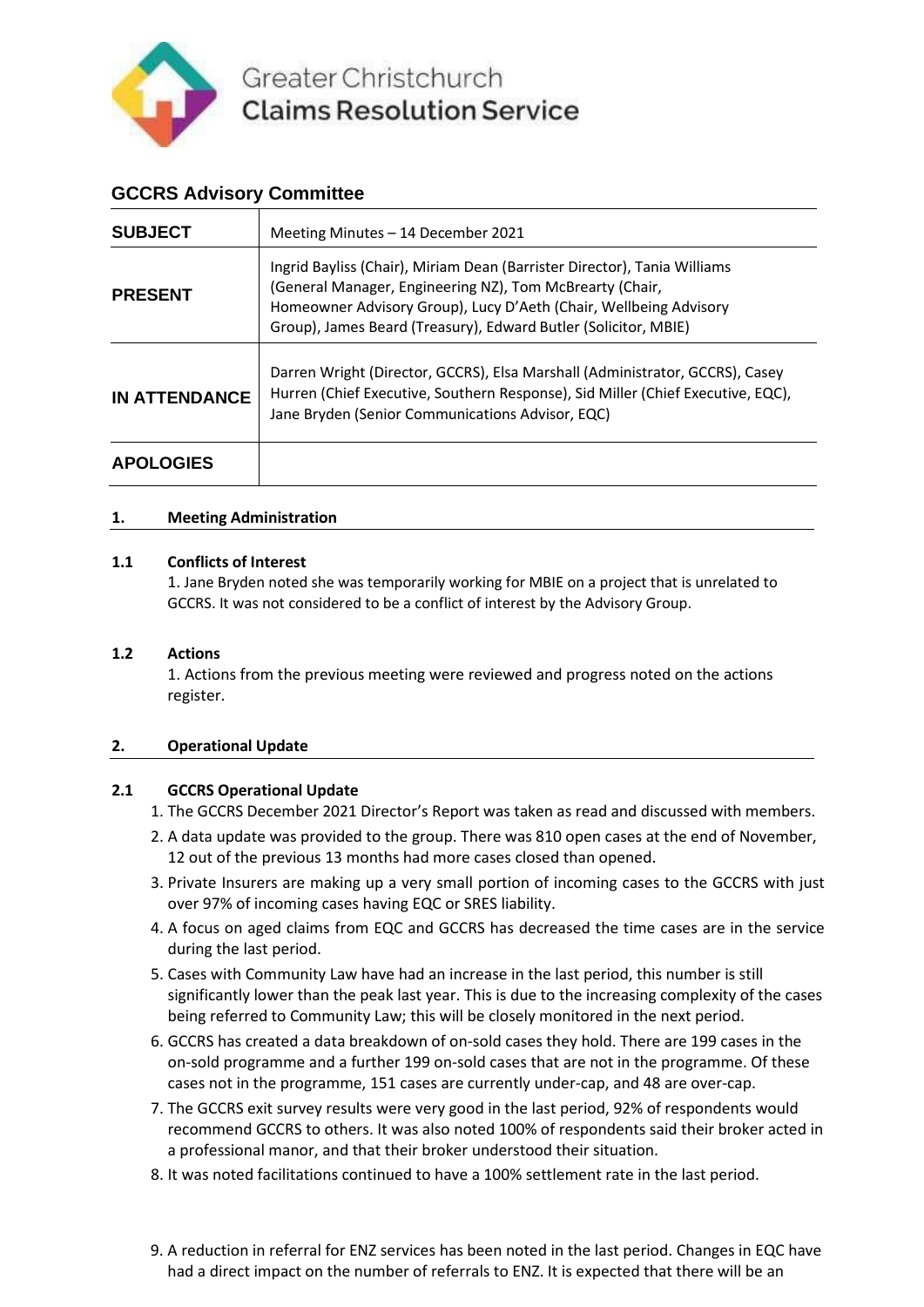increase in demand for the reinstatement recommendation service in the New Year.

- 10. A GCCRS staff update was provided to the group. The team size has reduced by two; one case manager and one administrator.
- 11. An update on the response to the Westport floods was provided. Approximately 300 homes have been affected and the Residential Advisory Service is supporting around 100 cases. Most cases are at the scoping stage, with the majority of assistance being provided on build contracts and legal advice.

# **2.2 Response to Public Inquiry**

1. Advice has been provided to Ministers after stakeholder engagement was completed earlier in the year.

2. There was a strong response that an Advisory Service is required for future natural disasters and that the Service will need a dispute resolution mechanism. There was also strong feedback for a determinative mechanism, but its form was not as clear. Further work is being undertaken on this aspect.

# **3. Treasury Update**

# **3.1 Treasury Update**

1. The main focus for Treasury in the last period has been the EQC Act review and providing advice to Ministers.

2. Legislation has been drafted for discussion in 2022. The policy papers are available online.

#### **4. Advisory Group Update**

#### **4.1 Wellbeing Advisory Group**

1. The Wellbeing Advisory group have been focused recently on capturing evidence from the wellbeing side of the service.

2. The group noted that a priority for the next period would be supporting homeowners and GCCRS staff with the wind-down of the GCCRS.

#### **4.2 Homeowner Advisory Group**

1. The group has had two more resignations in the last period and are actively considering future options for the group.

#### **4.3 Legal Advisory Group**

1. There has been an impact on IDRS facilitations and determinations from Covid-19 restrictions with a small number having to be postponed until early 2022.

2. The group had discussed the build contracts being used in Westport and raised their concerns to the Advisory Committee.

#### **4.4 Engineering Advisory Group**

- 1. The group had noted that there was a decline in referrals to ENZ, this is due to changes in EQC processes creating less engineering based disputes.
- 2. A quality assurance system pilot has started.
- 3. The group will be investigating options for wellbeing training for ENZ panel members.

#### **5. General Business & Next Meeting**

#### **5.1 General Business**

1. The Chair thanked the members for their work on the Committee this year.

2. Chairs of all Advisory Groups thanked the Advisory Committee, the GCCRS, and each other for their hard work during a challenging year.

#### **5.2 Next Meeting**

1. The Chair of the Canterbury Earthquake Insurance Tribunal, Chris Boys, will be attending the